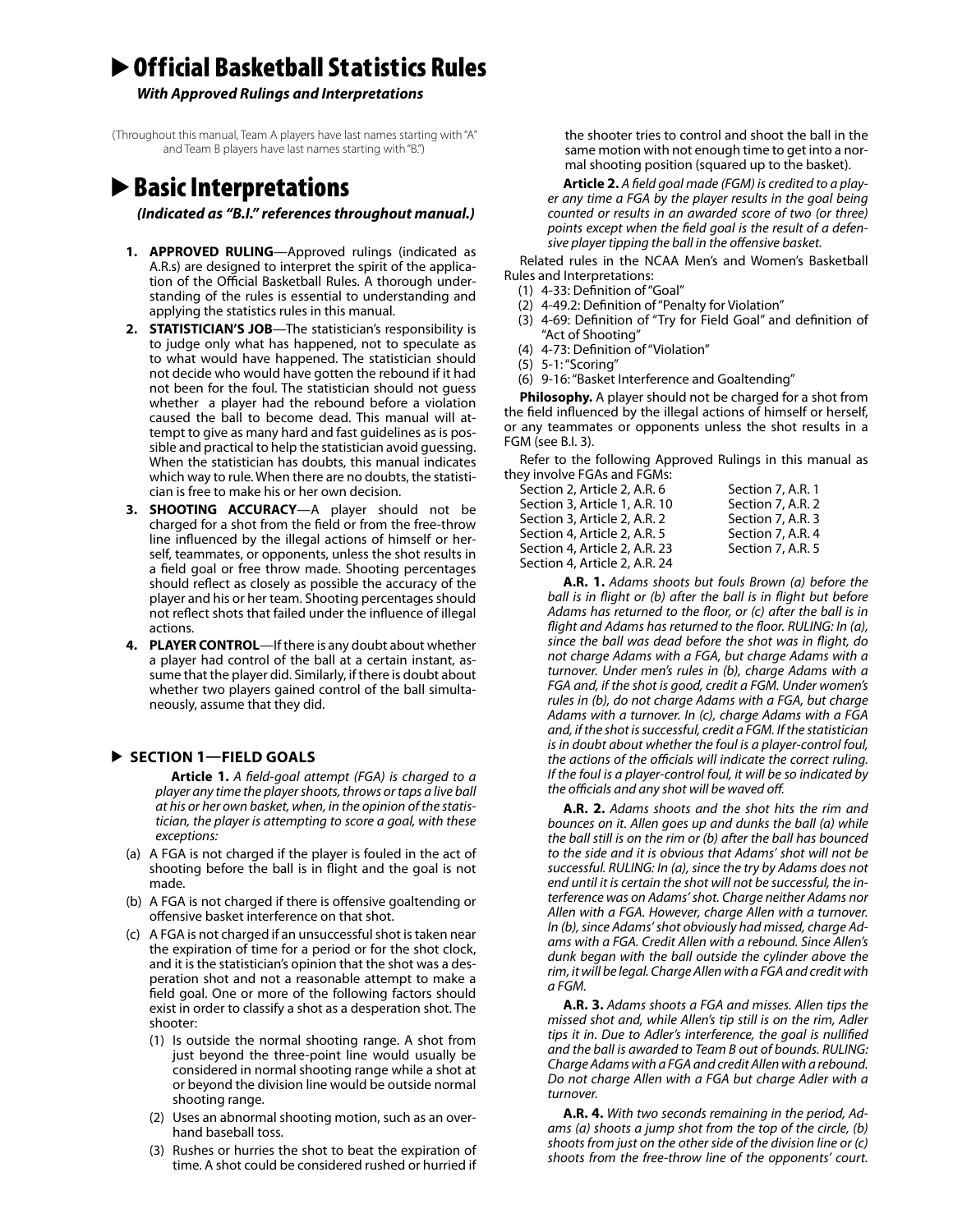*RULING: In (a), charge Adams with a FGA and, if the shot is good, credit Adams with a FGM. In (b) and (c), do not charge Adams with a FGA unless the shot is good, in which case credit Adams with a FGM as well.*

**A.R. 5.** *As the shot clock is about to run out, Adams shoots and the ball clearly is in flight before the horn. (a) The shot-clock horn sounds while the ball is in the air and the ball strikes the basket ring or enters the basket. (b) The shot-clock horn sounds while the ball is in the air, the ball fails to hit the ring, and Allen rebounds. The officials call the violation and Team B is awarded the ball for a throwin. (c) The shot-clock horn sounds while the ball is in the air, the ball fails to hit the ring, and Brown rebounds. The officials call the violation and Team B is awarded the ball for a throw-in. (d) The ball fails to hit the ring and the shotclock horn sounds as Brown rebounds. The officials call the violation and Team B is awarded the ball for a throw-in. (e) The ball fails to hit the ring and the shot-clock horn sounds as Brown rebounds. The officials do not call a violation and Team B continues control of the ball. RULING: In all cases, no turnover is charged. In (a), the horn is ignored. Charge Adams with a FGA and, if the shot is good, credit Adams with a FGM. In (b), (c) and (d), charge Adams with a FGA and credit Team B with a dead-ball rebound. In (e), charge Adams with a FGA and credit Brown with a rebound.*

**A.R. 6.** *As the shot clock is about to run out, Adams shoots and the shot is blocked by Brown and is recovered by Allen. (a) Allen gets control of the ball as the shotclock horn sounds, or (b) Allen barely has time to turn and shoot and the shot misses the rim and the shot-clock horn sounds. In both cases, the ball is awarded to Team B for a throw-in. RULING: In both cases, charge Adams with a FGA, credit Brown with a blocked shot, and credit Allen with a rebound. In (a), charge a turnover to Team A. In (b), unless Allen had a reasonable chance to score, do not charge a FGA, but charge Team A with a turnover. If the statistician feels Allen did have a reasonable chance to score, charge Allen with a FGA and credit Team B with a dead-ball rebound.*

**A.R. 7.** *As the shot clock is about to run out, Adams (a) throws a bad pass, (b) throws a pass that Brown tips, (c) throws a good pass that Allen mishandles or (d) has the ball stripped away. In all cases, Allen recovers the loose ball and shoots a desperation shot that misses the rim as the shot-clock horn sounds. The ball is awarded to Team B for a throw-in. RULING: In all cases, do not charge Allen with a FGA. In (a), (b) and (d), charge Adams with a turnover. In (c), charge Allen with a turnover.*

**A.R. 8.** *As the shot clock is about to run out, Adams takes a desperation shot for reasons such as those illustrated in A.R. 6 and A.R. 7. The shot hits the rim but does not go into the basket. (a) Adams rebounds, or (b) Brown rebounds, or (c) the rebound goes out of bounds and is awarded to Team A for a throw-in, or (d) the rebound goes out of bounds and is awarded to Team B for a throw-in. RULING: In all cases, if the opinion of the statistician is that the shot was a desperation shot, do not charge Allen with a FGA and do not credit any rebound. In (b) and (d), charge a turnover. Depending on what preceded the shot, the turnover could be charged to Allen or to Team A. In (b), it might be appropriate to credit Brown with a steal. In (a) and (c), if no FGA is charged, then no rebound is credited.*

**Article 3.** When a player is fouled in the act of shooting before the ball is in flight and the shot results in a FGM, then a FGA also must be charged.

> **A.R. 1.** *Adams is fouled in the act of shooting before the ball is in flight. While the ball still is on the rim from Adams' shot, Brown bats it away, which is ruled goaltending, and Adams is awarded two points. RULING: Charge Adams with a FGA and credit with a FGM.*

**Article 4.** When a player shoots and is fouled after the ball clearly is in flight, a FGA is charged. If the shot is made, then whether it was in flight is not important; either way, the shot will count and a FGA must be charged and a FGM credited. If the shot does not score, the number of free throws awarded, if any, may help indicate if the shot was in flight.

If no free throws are awarded or if the shooter is awarded one and the bonus, this indicates the foul was after the shot and a FGA should be charged.

If two (or three) free throws are awarded, these are the possibilities:

- (a) The foul was before the ball was in flight; do not charge a FGA.
- (b) The foul was after the ball was in flight but the shooter was airborne and had not returned to the floor; charge the shooter with a FGA.
- (c) There is some other reason for the free throws (e.g., the foul is ruled intentional, or the defensive team has had at least 10 fouls, etc.). Charge the shooter with a FGA.

If there still is doubt as to whether the ball was in flight, the interpretation shall be that it was not.

> **A.R. 1.** *(This also appears in Section 7, A.R. 5.) Adams shoots and is fouled by Brown. (a) The foul occurs before the ball clearly is in flight and the shot is made; (b) the foul occurs before the ball clearly is in flight and the shot is missed; (c) the foul occurs before the ball clearly is in flight and the shot is blocked by Benton; (d) the foul occurs after the ball clearly is in flight and the shot is made; (e) the foul occurs after the ball clearly is in flight and the shot is missed; or (f) the foul occurs after the ball clearly is in flight and the shot is blocked by Benton. RULING: In (a) and (d), charge Adams with a FGA and credit with a FGM. In (b) and (c), do not charge Adams with a FGA. Without a FGA, there can be no blocked shot credited in (c). In (e) and (f), charge Adams with a FGA and credit Team A with a dead-ball rebound. Also, in (f), credit Benton with a blocked shot.*

> **A.R. 2.** *Adams shoots and misses a FGA, without leaving the floor. Adams is fouled by Brown and it is obviously after Adams is in the act of shooting, but there is doubt about whether it was before or after the shot was in flight; (a) Adams is awarded two (or three) free throws or (b) Adams is awarded one free throw (with a bonus possible) or Team A is awarded the ball for a throw-in. In both cases, there is no other reason to award free throws. RULING: In (a), apparently Adams was in the act of shooting before the ball was in flight when fouled. Do not charge a FGA. In (b), apparently Adams was fouled after the ball was in flight. Charge Adams with a FGA. Credit Team A with a dead-ball rebound. Do not charge Brown with a turnover.*

> **A.R. 3.** *Adams leaves the floor, shoots and misses a FGA. After the ball clearly is in flight, and as Adams is returning to the floor from the shot, he or she is fouled by Brown. (a) Adams is awarded two (or three) free throws or (b) Adams is awarded one free throw (with a bonus possible) or Team A is awarded the ball for a throw-in. In both cases, there is no other reason to award free throws. RUL-ING: In both (a) and (b), the foul came after the ball was in flight. Charge Adams with a FGA. Credit Team A with a dead-ball rebound.*

> **A.R. 4.** *Adams leaves the floor and shoots a FGA. After the ball is in flight and after Adams has returned to the floor from the shot, he or she is fouled by Brown. The official rules that the foul by Brown is intentional (or flagrant) and awards Adams two free throws. RULING: Charge Adams with a FGA. The statistician must be careful to avoid thinking that Adams was awarded two free throws because he or she was in the act of shooting. If the shot is made, credit Adams with a FGM. If the foul occurs after the shot is made, charge Brown with a turnover. If the shot is not made, credit Team A with a dead-ball rebound.*

> **A.R. 5.** *Adams shoots a FGA; (a) after the ball is in flight, Adams is fouled by Brown and, while the ball still is on the rim, Allen interferes with it or (b) after the ball is in flight and above the rim, Allen interferes with it and is fouled by Brown. RULING: In both cases, do not charge Adams with a FGA since Allen's interference nullified the shot. And*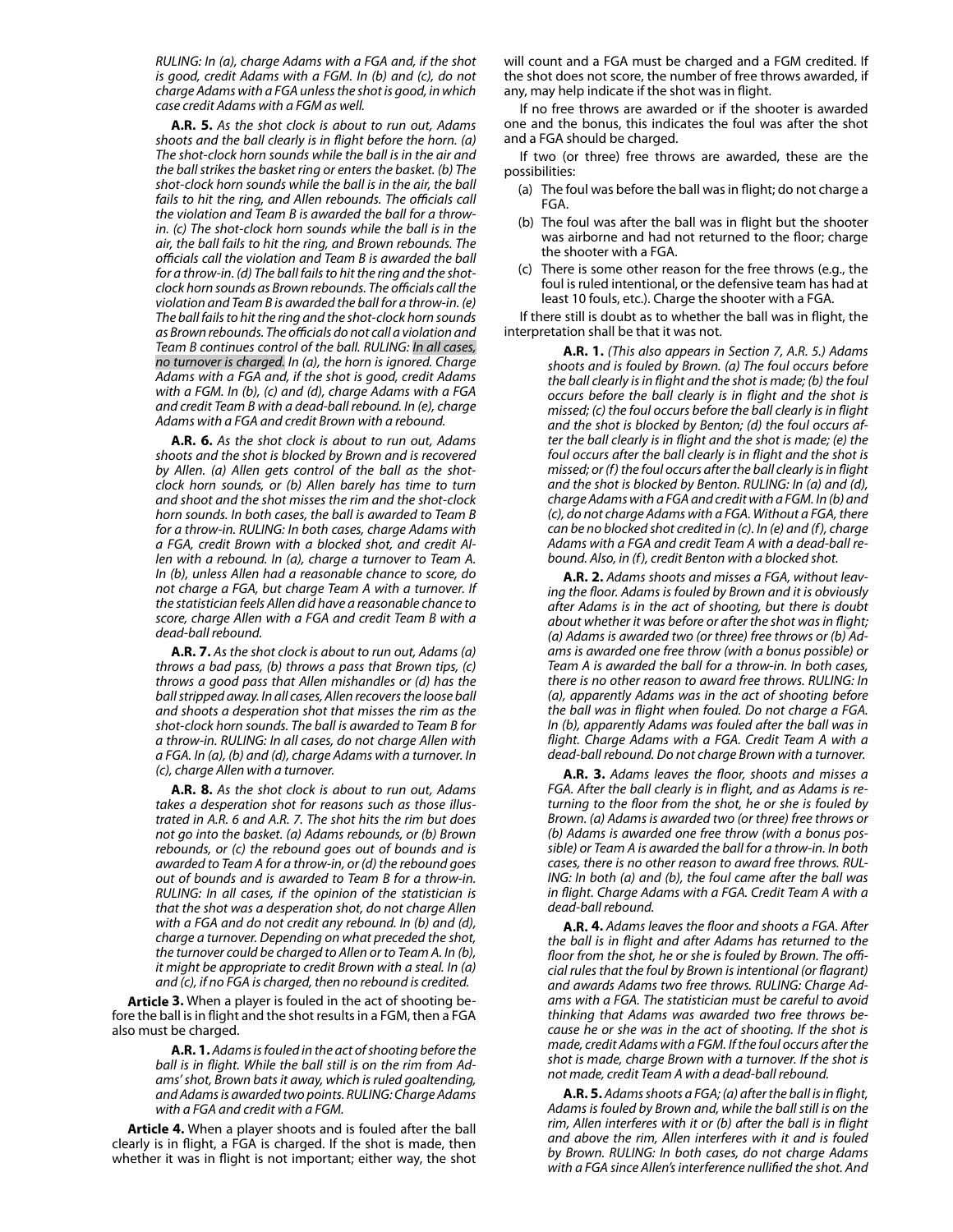*since Team A will retain the ball for either a free throw or a throw-in, do not charge Allen with a turnover.*

**Article 5.** Tip-ups count as attempts when, in the opinion of the statistician, the player has sufficient control.

**Article 6.** Blocked shots are counted as attempts when, in the opinion of the statistician, the ball clearly was in flight before being blocked; or the player was in the obvious act of shooting with the shooting hand moving toward the basket; or the player was airborne and moving toward the basket with the intention of a dunk or layup and the ball in position for the shot. If there is doubt about whether the player was in the act of shooting, the interpretation shall be that he or she was not.

**Article 7.** A shot on which there is defensive goaltending or defensive basket interference is treated as though there was no violation and the shot had been made. That is, an attempt is charged and a FGM is credited.

> **A.R. 1.** *Adams shoots and, while the ball is in flight toward the basket, (a) Allen is guilty of goaltending or (b) Brown is guilty of goaltending. RULING: In (a), do not charge Adams with a FGA but charge Allen with a turnover. In (b), charge Adams with a FGA and credit with a FGM.*

> **A.R. 2.** *Allen shoots and, while the ball still is on the rim, Brown bats it away, which is ruled goaltending, and Allen is awarded two points. RULING: Charge Allen with a FGA and credit with a FGM.*

> **A.R. 3.** *Adams shoots and, during the shot, Brown hangs on the rim. The official calls a technical foul on Brown, but does not call basket interference. Team A is awarded the ball for a free throw and then gets the ball out of bounds for a throw-in. RULING: Since the official did not rule basket interference, then it must be the official's judgment that Brown in no way affected the shot. The technical foul did not cause the ball to become dead until it obviously was not a successful shot. Therefore, charge Adams with a FGA and credit Team A with a dead-ball rebound.*

**Article 8.** When a field goal is scored in Team A's basket after last being touched by a player on Team B, score the play as follows:

- (a) If the touching by Team B was an attempt to block a shot by Team A and did not appreciably alter its flight, then such touching is ignored.
- (b) If the touching by Team B came after an attempt, either a FGA or a FTA, by Team A that had obviously missed and there was no control by Team B, then a FGA or FTA is charged to Team A on the original shot. No FGM is credited or FGA charged on the tip-in to either team. Instead, two points are added to Team A's score and a footnote is added to explain the extra points. Also, a dead-ball rebound is credited to Team A. On the box score, the two points should appear on the line used for team rebounds, an asterisk should be placed by the two points and an explanation for the asterisk should be written in the form of a footnote.
- (c) If the touching by Team B was a deflection of a ball last in control of Team A but was not a shot by Team A, then no FGA is charged or FGM credited to either team. The procedure for accounting for the two points is the same as in (b) above.
- (d) If the ball was last in control of Team B, then no FGA is charged or FGM credited to either team. The procedure for accounting for the two points is the same as in (b) above. Additionally, charge a player on Team B with a turnover.

**A.R. 1.** *Allen shoots and the shot is touched by Brown in an attempt to block the shot. The ball continues into the basket. RULING: Since the ball continued into the basket, Brown's touching it did not alter its flight appreciably. Ignore the touching, charge Allen with a FGA and credit with a FGM, but do not credit Brown with a blocked shot.*

**A.R. 2.** *Allen shoots, either a FGA or a FTA, and the shot is unsuccessful. In the scramble for the rebound, both Adams and Brown try to tip the ball. (a) Adams tips the ball*  *in, (b) Brown tips the ball in or (c) it appears that both players tip the ball in. RULING: In (a) and (c), charge Allen with a FGA and charge Adams with a FGA and credit with a FGM. Also credit Adams with an individual rebound. In (b), charge Allen with a FGA, credit Team A with a dead-ball rebound and credit Team A with two points in the form of a footnote as described in Article 8-(b).*

**A.R. 3.** *Allen attempts to pass the ball to Adams. Brown deflects the ball into Team A's basket. RULING: Do not credit a FGM, but add the two points in the form of a footnote as described in Article 8-(b).*

**A.R. 4.** *Brown's pass to Benton is deflected by Adams. In the scramble for the ball, Baker accidentally tips the ball into A's basket. RULING: Do not credit a FGM, but add two points in the form of a footnote as described in Article 8-(b). Also, charge Brown with a turnover. Do not credit Adams with a steal.*

**A.R. 5.** *Allen gets confused and attempts a shot at Team B's basket. The shot is missed and rebounded by (a) Allen, (b) Adams or (c) Brown. RULING: Since the shot was not taken at the player's own basket, there is no FGA charged and no rebound credited. However, in (c), charge Allen with a turnover.*

**Article 9.** When a field goal is scored in Team A's basket after last being touched by a player on Team A, but was not an attempt to score, there is no FGA charged. The situation is handled with a footnote as described in Article 8-(b).

> **A.R. 1.** *Allen passes the ball to Adams. The ball (a) deflects off Adams or (b) goes over Adams' reach and bounces on the floor. The ball then goes through Team A's basket. RULING: In both cases, do not charge a FGA or credit a FGM. Credit Team A with two (or three) points in the form of a footnote as described in Article 8-(b).*

> **A.R. 2.** *Allen shoots and the shot is unsuccessful. The ball deflects off Adams' head and then through Team A's basket. RULING: Charge Allen with a FGA. Do not charge Adams with a FGA. Do not credit either player with a FGM. Credit Team A with two points in the form of a footnote as described in Article 8-(b). Credit Team A with a dead-ball rebound.*

> **A.R. 3.** *Allen shoots and (a) the shot is well short, hits the floor and bounces through the basket, or (b) the ball hits the rim, bounces off the floor and back through the basket. RULING: In both cases, charge Allen with a FGA and credit a FGM.*

#### **SECTION 2—FREE THROWS**

**Article 1.** A free-throw attempt (FTA) is charged any time a player shoots a free throw and there is no violation (or technical for goaltending) during the throw, with these exceptions:

- (a) An attempt as well as a free throw made is credited if the shot is made and there is a violation by the defense.
- (b) An attempt is charged if the only penalized violation is for the failure of the throw to touch the rim.

**Article 2.** A free throw made (FTM) is credited to a player any time a FTA by that player results in the throw being counted or results in an awarded score of one point.

Related rules in the NCAA Men's and Women's Basketball Rules and Interpretations:

- (1) 4-30: Definition of "Free Throw"
- (2) 4-33: Definition of "Goal"
- (3) 4-49.2: Definition of "Penalty for Violation"
- (4) 4-73: Definition of "Violation"
- (5) 5-1: "Scoring"
- (6) 8: "Free Throw"
- (7) 9-2: "Free-Throw Violations"

**Philosophy.** A player should not be charged for a shot from the free-throw line influenced by the illegal actions of himself or herself, or any teammates, or opponents, unless the shot results in a FTM (see B.I. 3).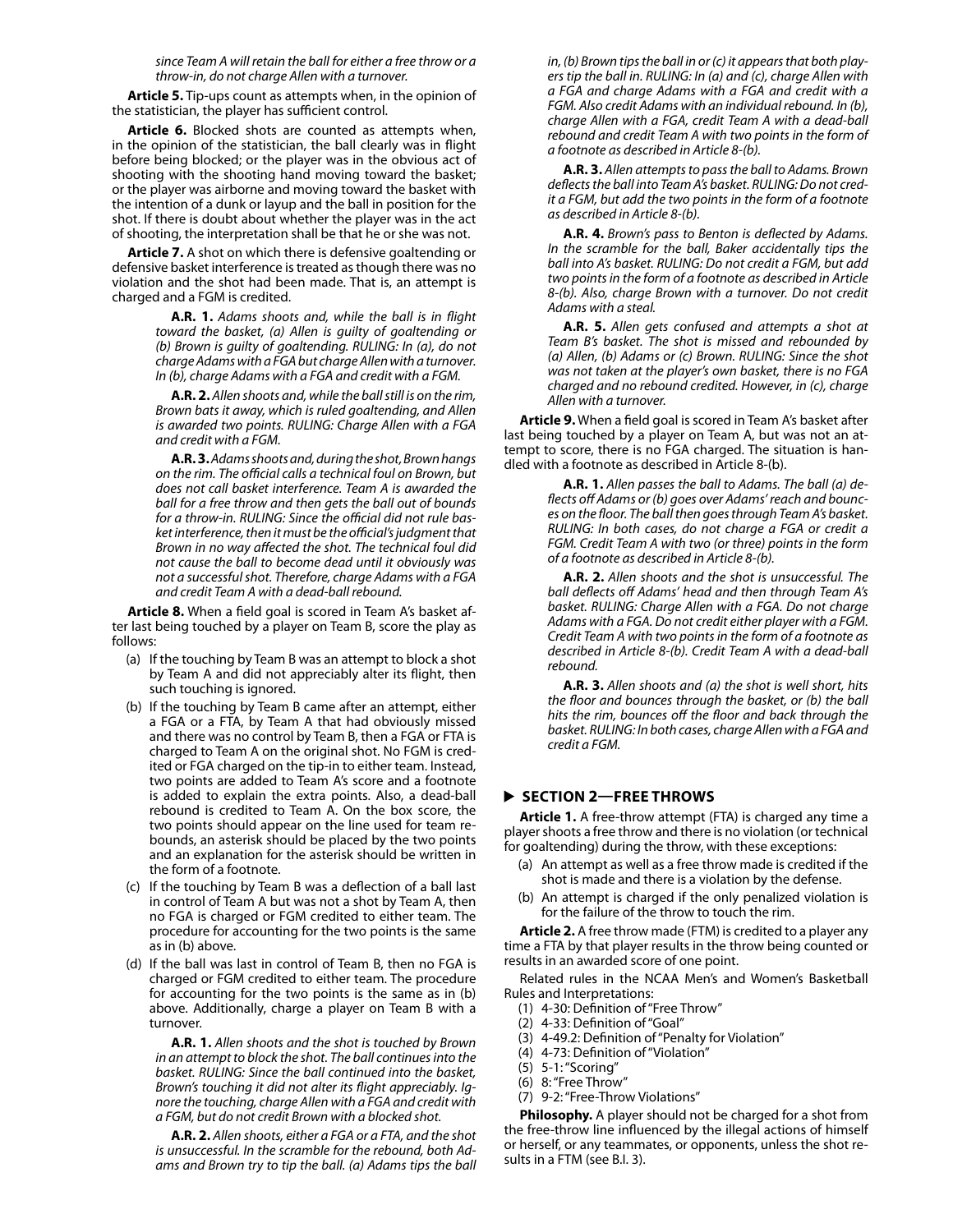Refer to the following Approved Rulings in this manual as they involve FTAs and FTMs:

Section 4, Article 2, A.R. 1

Section 1, Article 2, A.R. 2 Section 4, Article 2, A.R. 6 Section 3, Article 1, A.R. 5 Section 4, Article 2, A.R. 7

**A.R. 1.** *Allen shoots a free throw and, during the shot, Brown commits a free-throw violation. (a) Allen makes the shot or (b) Allen misses the shot. RULING: In (a), Allen is charged with a FTA and credited with a FTM. In (b), do not charge Allen with a FTA; a substitute free throw will be awarded and it shall take the place of the nullified throw.*

**A.R. 2.** *Allen shoots a free throw and, during the shot, Adams (or Allen) commits a free-throw violation. (a) Allen makes the shot or (b) Allen misses the shot, but does hit the rim. RULING: In both cases, do not charge Allen with a FTA; charge Adams (or Allen) with a turnover, unless the ball was retained by Team A.*

**A.R. 3.** *Allen shoots a free throw during which both Adams and Brown commit free-throw violations. (a) The first violation is committed by Adams, or (b) the first violation is committed by Brown, or (c) the violations are ruled to be simultaneous. RULING: Do not charge Allen with a FTA. In (a), charge Adams with a turnover unless Team A retains the ball. In (b), do not charge Brown with a turnover. In (c), this will be ruled a double violation and the possession will be determined by the alternating-possession rule. Charge Adams with a turnover unless Team A retains the ball.*

**A.R. 4.** *Allen shoots a free throw and fails to hit the rim. (a) Allen's failure to hit the rim is caused by Brown, who jumps into the lane and bats Allen's throw away, or (b) Allen's shot misses without any responsibility on the part of Team B, or (c) Allen's shot misses and Allen steps into the lane too early, or (d) Allen's shot misses and Adams steps into the lane too early, or (e) Allen's shot misses but Brown steps into the lane too early. RULING: In (a), (c), (d) and (e), do not charge Allen with a FTA. In (a), Brown will be charged with an indirect technical and Team A will receive two free throws. In (b), the violation will be the only one penalized. Therefore, charge Allen with a FTA and credit Team B with a dead-ball rebound. In (c), charge Allen with a turnover unless Team A retains the ball. In (c) and (d), the violation for stepping into the lane caused the ball to become dead before the shot missed the rim. In (e), this will be ruled a double violation and the possession will be determined by the alternating-possession rule. Charge Allen with a turnover unless Team A retains the ball.*

**A.R. 5.** *Allen is at the free-throw line to shoot a free throw. After Allen is given the ball, (a) Adams steps into the lane before Allen can shoot; (b) Brown steps into the lane before Allen can shoot; (c) Allen steps over the line before shooting; or (d) Allen fails to shoot within 10 seconds. RULING: In all cases, do not charge Allen with a FTA. In (a), charge Adams with a turnover unless Team A retains the ball. In (c) and (d), charge Allen with a turnover unless Team A retains the ball.*

**A.R. 6.** *Adams shoots a FTA and the shot hits the rim and bounces on it. Allen goes up and dunks the ball (a) while the ball still is on or above the rim or (b) after the ball has bounced to the side and it is obvious Adams' shot will not be successful. RULING: In (a), since the free throw does not end until it is certain that the shot will not be successful, the interference was on Adams' shot. Do not charge Adams with a FTA. Do not charge Allen with a FGA. Do not credit Allen with a rebound, but do charge Allen with a turnover. In (b), since Adams' shot obviously had missed, charge Adams with a FTA missed. Credit Allen with a rebound and a FGM, and charge a FGA.*

**A.R. 7.** *Adams is awarded two free throws, by error, when only one and a bonus should have been awarded. (a) Adams makes both attempts; (b) Adams makes the first attempt and misses the second and Brown rebounds the missed second attempt; (c) Adams misses the first attempt, then makes the second attempt, or (d) Adams misses both* 

*attempts and Brown rebounds the missed second attempt. Before it is too late, it is recognized that an error has been made. RULING: In (a) and (b), since Adams made the first attempt, nothing will change. In (c), since Adams missed the first attempt, nullify Adams' second FTA and FTM and change the dead-ball rebound from Team A to Team B. In (d), nullify Adams' second FTA and Team A's dead-ball rebound. Do not change Brown's rebound.*

**A.R. 8.** *Adams is awarded one free throw and a bonus, by error when two free throws should have been awarded. (a) Adams makes both attempts; (b) Adams makes the first attempt and misses the second and Brown rebounds the missed second attempt; (c) Adams misses the first attempt and Brown rebounds the missed attempt. Before it is too late, it is recognized that an error has been made. RULING: In (a) and (b), since Adams made the first attempt, nothing will change. In (c), Adams will be given a second attempt without any players along the free-throw lane. Play then will resume where it was interrupted. If the attempt is made, charge Adams with another FTA and credit with a FTM. If the attempt is not made, charge Adams with another FTA. Also, credit Team A with a dead-ball rebound. Do not change Brown's rebound.*

#### **SECTION 3—REBOUNDS**

**Article 1.** A rebound is credited to a player or a team each time a FGA or FTA is not made. There are three kinds of rebounds:

- (a) An individual rebound (player rebound) is credited to a player who recovers a live ball that has missed scoring a goal (field goal or free throw). The recovery may be accomplished:
	- (1) By gaining control of the ball.
	- (2) By tipping or batting the ball in an attempt to score a goal.
	- (3) By tipping or batting the ball to a teammate so that the teammate or another teammate is the first to gain control.
	- (4) By retrieving a rebound simultaneously with an opposing player and having his or her own team be the first to be entitled to the ball.
- (b) A team rebound is credited to the team that is entitled to the ball for a throw-in if the ball has gone out of bounds after a missed goal but before there was player control. However, this does not include cases where the ball is out of bounds because it passes over the backboard or touches the supports or back of the backboard, the ceiling, or overhead equipment or supports, unless the ball was touched by a player after the missed goal but before the ball was out of bounds.
- (c) A dead-ball rebound is credited whenever the ball is dead after a missed goal but before it meets the conditions for an individual or team rebound. It is credited as follows:
	- (1) To the team that is entitled to the ball for a throw-in or a free throw.
	- (2) To the team that shot the ball if the ball becomes dead due to the expiration of time or if the ball was shot after the expiration of time.
	- (3) To the team into whose basket a defensive player tips a missed shot.
	- (4) To the team into whose basket an offensive player deflects a missed shot without intent.
	- (5) To the team that first gains possession of the opening jump ball after a missed free throw awarded for a technical foul. (See Rule 8-4.5)
- (d) There is a distinction between team and dead-ball rebounds. There can be no team rebound unless the ball has gone out of bounds without a player first earning an individual rebound. If the ball becomes dead before it meets the requirement for either an individual or a team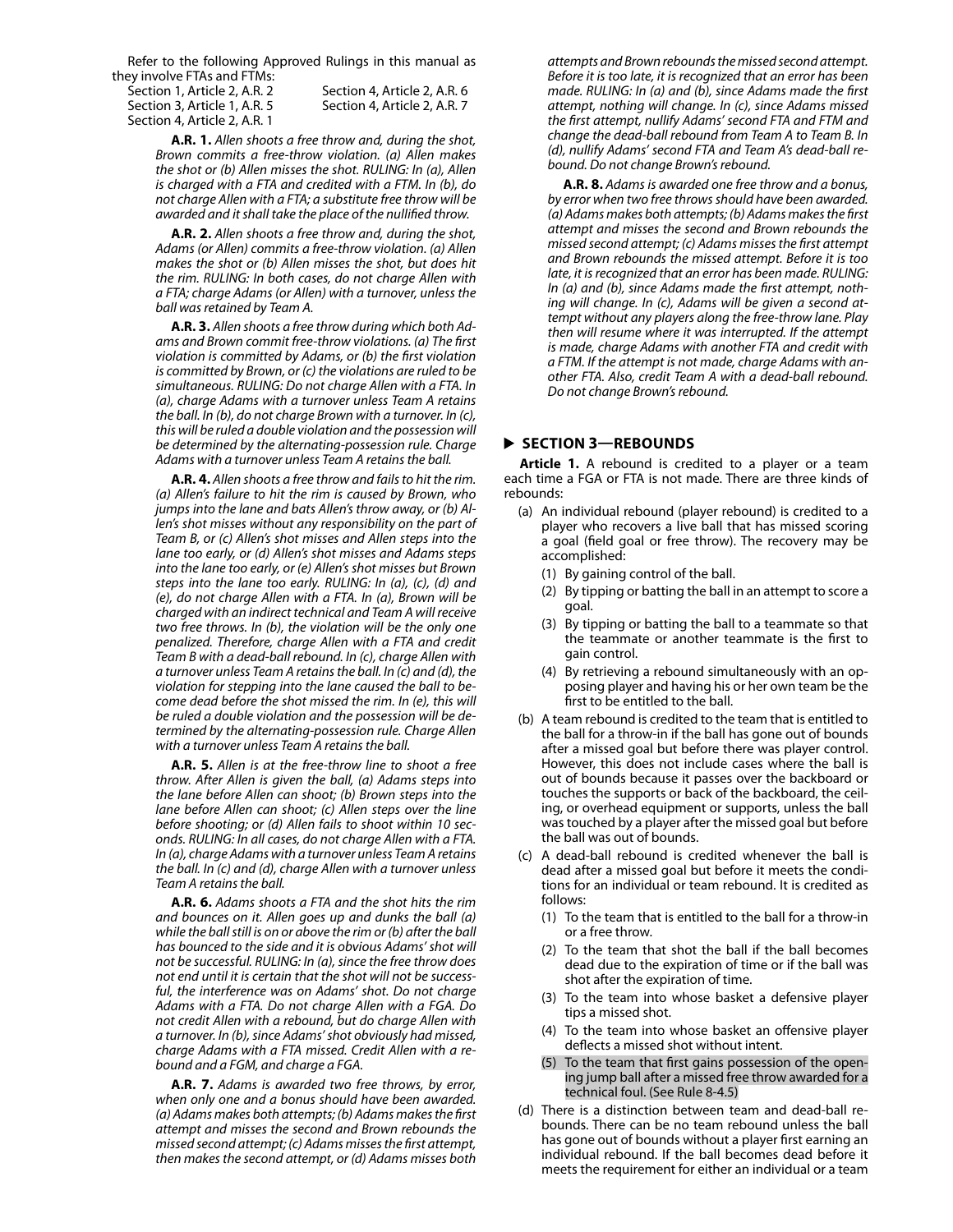rebound, then a dead-ball rebound is credited (see Section 3, Article 1).

Why keep dead-ball rebounds? Because team rebounds reflect team rebounding ability, while dead-ball rebounds do not. In national rankings, individual and team rebounds are included, but dead-ball rebounds are not. Analysis of game statistics indicates that each—team and dead-ball rebounds—accounts for about five percent of a team's rebounds. Therefore, if dead-ball rebounds are counted as team rebounds, it could affect the national rankings.

Related rules in the NCAA Men's and Women's Basketball Rules and Interpretations:

- (1) 4-15: Definition of "In Control—Player, Team"
- (2) 4-67: Definition of "Throw-in"
- (3) 4-69: Definition of "Try for Field Goal" and "Act of Shooting"
- (4) 6-1: "Periods—How Started"
- (5) 6-5: "Dead Ball"
- (6) 7-6: "Throw-in"
- (7) 8-4: "Next Play"
- (8) 8-5: "Ball in Play When Free Throw is Missed"
- (9) 8-6: "Ball in Play After False Double Foul"

**Philosophy.** A player should be credited with a rebound only if the player earned that rebound before the ball was dead. What happened after the ball became dead and what would have happened if the ball had not become dead might be different. The statistician should not attempt to decide what would have happened, but should decide only what did happen. However, if there is doubt about player control, the statistician may assume that there was control [see B.I. 2, B.I. 4 and Section 3, Article 1-(d)].

Refer to the following Approved Rulings in this manual as they involve rebounds:

| Section 2. Article 2. A.R. 3  |
|-------------------------------|
| Section 2, Article 2, A.R. 6  |
| Section 2. Article 2. A.R. 7  |
| Section 2. Article 2. A.R. 8  |
| Section 4, Article 2, A.R. 1  |
| Section 4, Article 2, A.R. 26 |
| Section 4, Article 2, A.R. 27 |
| Section 7, A.R. 2             |
| Section 7, A.R. 3             |
| Section 7, A.R. 4             |
| Section 7, A.R. 5             |
|                               |
|                               |

**A.R. 1.** *Allen shoots and misses a free throw and the ball becomes dead as soon as it is apparent that it will miss. (a) The free throw is to be followed by another free throw by Team A; (b) the free throw is to be followed by a throw-in by Team A; (c) the free throw is to be followed by a free throw by Team B; or (d) the free throw is to be followed by a throw-in by Team B. RULING: In all cases, the rebound is a dead-ball rebound. In (a) and (b), credit the rebound to Team A. In (c) and (d), credit the rebound to Team B.*

**A.R. 2.** *Adams shoots and misses the first free throw of a two-shot (or three-shot) foul or the second free throw of a three-shot foul. RULING: Credit Team A with a dead-ball rebound.*

**A.R. 3.** *Adams shoots and misses a free throw awarded for a technical foul on Team B. The ball then is awarded to Team A for a throw-in. RULING: Credit Team A with a deadball rebound.*

**A.R. 4.** *Allen shoots a free throw that misses the rim and the ball is awarded to Team B for a throw-in. RULING: Credit Team B with a dead-ball rebound.*

**A.R. 5.** *Adams is dribbling the ball and is fouled by Brown. This is Brown's fifth foul and Team B's ninth in the half. Brown argues with the referee and is charged with a technical foul. First, a designated player, Allen is awarded two free throws without players occupying positions along the lane for the technical foul. Allen makes the first free throw and misses the second. Then Adams is awarded* 

*one free throw and a possible bonus free throw with players occupying positions along the lane. Adams makes the first free throw and misses the second. Benton rebounds the miss. RULING: Brown leaves the game with six fouls. Two fouls are added to Team A's total for the half to make a total of 10. Charge Allen with two FTAs and credit him with one FTM. Credit Team A with a dead-ball rebound. Charge Adams with two FTAs and credit him with one FTM. Credit Benton with an individual rebound.*

**A.R. 6.** *Allen attempts to tip a missed shot to Adams. (a) Allen is successful; (b) Allen is successful, but Adams fumbles after gaining control and the ball goes to Brown; (c) Benton is the first to gain control; or (d) no one gains control before the ball goes out of bounds. RULING: In (a) and (b), credit Allen with an individual rebound, but in (b), also charge Adams with a turnover. In (c), credit Benton with an individual rebound. In (d), credit a team rebound to the team that is awarded the ball for the throw-in.*

**A.R. 7.** *Allen shoots and the shot is blocked by Brown. (a) Benton gains control of the blocked shot; (b) Adams gains control of the blocked shot; (c) Adams and Benton retrieve the ball simultaneously and a held ball is called; or (d) the ball goes out of bounds before either team gains control. RULING: In (a), the statistician must decide which was most important, the block by Brown or the efforts of Benton to retrieve the blocked shot. If the statistician feels that the block by Brown was most important, credit Brown with an individual rebound. If the statistician feels that the efforts by Benton were most important, credit Benton with the individual rebound. In (b), credit Adams with an individual rebound. In (c), if Team A is awarded the ball for a throw-in, credit Adams with an individual rebound. If Team B is awarded the ball for a throw-in, credit either Brown or Benton with an individual rebound. In (d), credit a team rebound to the team that is awarded the ball for the throw-in. In all four cases, credit Brown with a blocked shot.*

**A.R. 8.** *Allen shoots and the shot is slightly deflected by Brown. The shot misses and is controlled by Benton. RUL-ING: The statistician must decide how much the deflection affected the rebound compared to the effort of Benton to get control. If it is decided that the deflection played the more important part, credit an individual rebound to Brown. If it is decided that the deflection was only incidental and that Benton's efforts played the more important part, credit Benton with an individual rebound. Either way, credit Brown with a blocked shot, unless the shot would have missed anyway and the deflection was not the cause of the miss.*

**A.R. 9.** *Adams shoots, the shot misses and is coming off the rim but has not been touched when Adler fouls Brown. RULING: Since the ball was dead before any individual rebound or team rebound could be credited, credit a deadball rebound to Team B, which will be awarded the ball for either a free throw or a throw-in.*

**A.R. 10.** *Allen shoots and misses. While the ball is in flight toward the basket, Allen is fouled by Brown. RULING: The foul caused the ball to become dead as soon as it was certain the shot would miss. Charge Allen with a FGA and credit Team A with a dead-ball rebound.*

**A.R. 11.** *A missed shot lodges on the basket support. RULING: Credit a dead-ball rebound to the team that is awarded the ball for a throw-in.*

**A.R. 12.** *Adams shoots and misses, and the ball bounces over the backboard. RULING: Credit Team B with a deadball rebound.*

**A.R. 13.** *Adams shoots and misses, and the ball is tipped by Allen into the back of the backboard. RULING: Credit Team B with a team rebound.*

**A.R. 14.** *Adams is fouled as time expires. (a) The officials rule that the foul occurred before the expiration of time, the clock is set back to 0.5 seconds, Adams is awarded two free throws with players occupying positions along*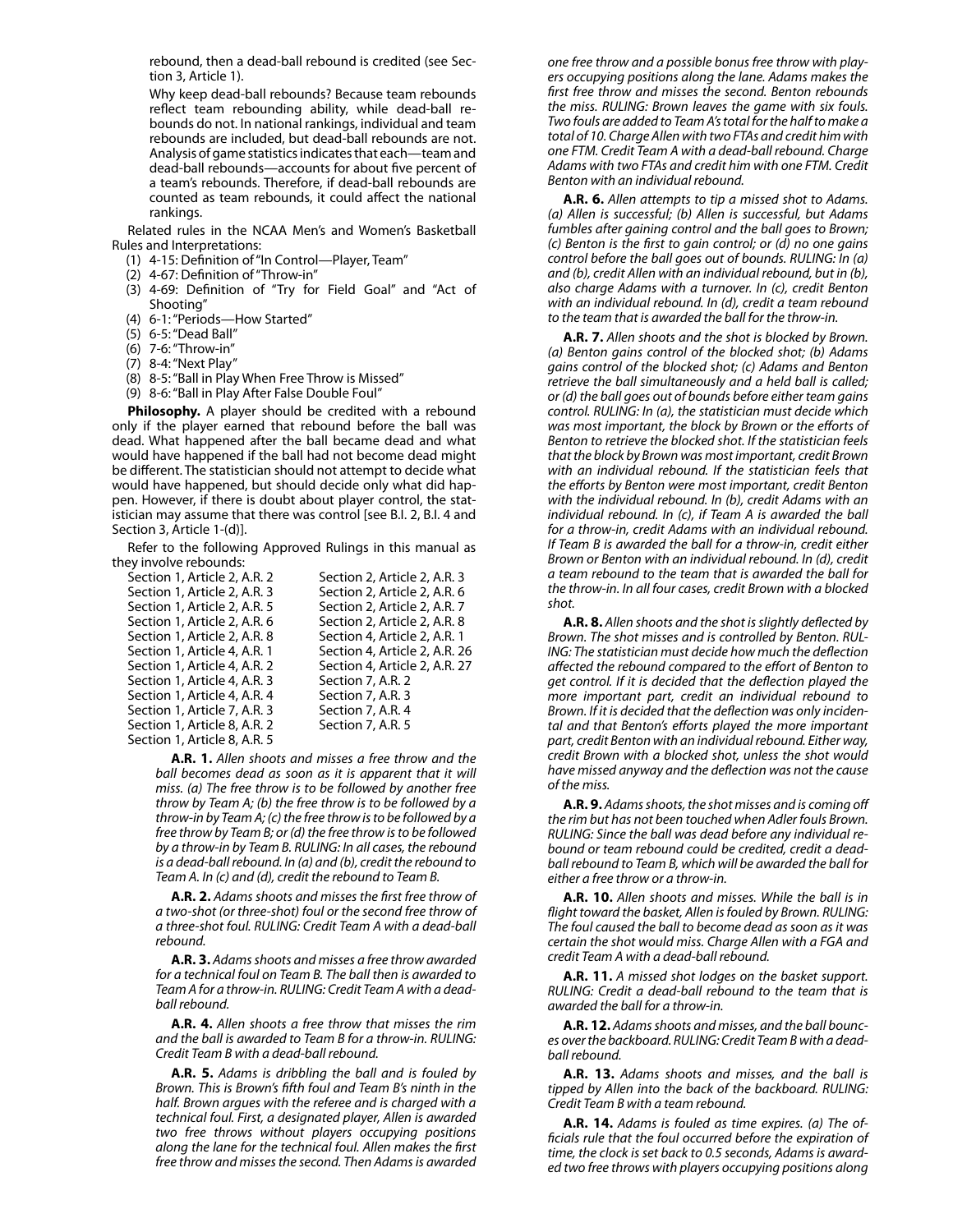*the lane, Allen misses the first free throw and makes the second. (b) The officials rule that the foul occurred before the expiration of time, the clock is set back to 0.5 seconds, Adams is awarded two free throws with players occupying positions along the lane, Allen makes the first free throw and misses the second and the ball bounces off Adler out of bounds as time expires. (c) The officials rule that the foul occurred as time expired, Adams is awarded two free throws without players occupying positions along the lane; Allen misses the first free throw and makes the second. (d) The officials rule that the foul occurred as time expired, Adams is awarded two free throws without players occupying positions along the lane; Allen makes the first free throw and misses the second. RULING: In (a), (c) and (d), charge Allen with two FTA's and credit him with a FTM. Credit Team A with dead-ball rebound. In (b), charge Allen with two FTA's and credit him with a FTM. Credit Team B with a team rebound.*

**Article 2.** Sometimes there is doubt about whether a player has gained control of the ball before a certain act takes place. In such cases, the statistician should use the following guidelines.

- (a) If the statistician feels there was a possibility of player control, then the play shall be treated as though there was player control.
- (b) If the statistician feels there definitely was not a possibility of player control, then it shall be treated as though there was no player control.

**A.R. 1.** *A missed shot is retrieved (a) simultaneously by Allen and Brown or (b) by Allen, who gains control but then is tied up by Brown. RULING: In (a), credit an individual rebound to the player whose team is awarded the ball for a throw-in. In (b), credit Allen with an individual rebound. If Team A is awarded the ball for a throw-in, do nothing else. If Team B is awarded the ball for a throw-in, charge Allen with a turnover and credit Brown with a steal. If the statistician is in doubt about whether Allen and Brown retrieved the ball at the same time, assume that they did.*

**A.R. 2.** *Adams shoots and misses. Allen goes up to tip the ball and is fouled (a) before Allen can touch the ball, (b) as Allen touches the ball or (c) after Allen touches the ball and is in the tipping motion. RULING: In (a), credit Team A with a dead-ball rebound. In (c), Allen is credited with an individual rebound, but is not charged with a FGA unless Allen's tip is successful. In (b), if the statistician feels that Allen possibly had control when fouled, credit Allen with an individual rebound. If the statistician thinks that Allen definitely did not have control, then credit Team A with a dead-ball rebound.*

**A.R. 3.** *A missed shot comes off the rim and bounces along the floor. Adams is in position to pick up the ball when Brown fouls Allen (a) before Adams can touch the ball, (b) as Adams touches the ball or (c) after Adams gains control of the ball. RULING: In (a), credit Team A with a dead-ball rebound. In (c), credit Adams with an individual rebound. In (b), if the statistician thinks that Adams possibly had control when fouled, credit Adams with an individual rebound. If the statistician thinks that Adams definitely did not have control, then credit Team A with a dead-ball rebound.*

**A.R. 4.** *Benton's missed shot bounces along the floor. Adams is in a position to pick up the ball, but instead elects to block off Brown while the ball rolls out of bounds. RUL-ING: Credit Team A with a team rebound. While it is possible that Adams could have picked up the ball, he or she also could have fumbled the ball out of bounds or failed to pick up the ball in some other way. Since Allen did not actually gain control before the ball rolled out of bounds, an individual rebound cannot be credited.*

**A.R. 5.** *A missed shot comes off the rim and bounces along the floor. Adams is in a position to pick up the ball when Allen fouls Brown (a) before Adams can touch the ball, (b) as Adams touches the ball or (c) after Adams gains control of the ball. RULING: In (a), credit Team B with a*  *dead-ball rebound. In (c), credit Adams with an individual rebound and charge Allen with a turnover. In (b), the actions of the officials will determine the ruling. If Adams had gained control, then the foul by Allen will be a playercontrol foul. In this case, credit Adams with an individual rebound and charge Allen with a turnover. If Adams had not gained control, then the foul by Allen will not be a player-control foul. Therefore, credit Team B with a deadball rebound.*

**A.R. 6.** *A missed shot comes off the rim and bounces along the floor. Adler is in position to pick up the ball, but Benton gains control. However, Benton fouls Adler (a) before either can touch the ball, (b) as Benton is the first to touch the ball, (c) after Benton is first to gain control of the ball or (d) after Adler is first to touch the ball. RULING: In (a), the ball became dead when the foul was committed. Credit Team A with a dead-ball rebound. In (b), if Benton gained control before the foul, the official will have indicated that the foul was a player-control foul and Benton would be credited with an individual rebound and charged with a turnover. If there is no indication of player control, then credit Team A with a dead-ball rebound. In (c), credit Benton with an individual rebound and charge him or her with a turnover. In (d), if the statistician thinks that Adler possibly had control before the foul, credit Adler with an individual rebound. If the statistician thinks that Adler definitely did not have control, credit Team A with a dead-ball rebound.*

**A.R. 7.** *Brown is about to catch a missed attempt when Adams bats the ball out of bounds (a) before Brown can touch the ball, (b) as Brown touches the ball or (c) after Brown gains control of the ball. RULING: In (a), credit Team B with a team rebound. In (b), if the statistician thinks that Brown possibly had control, credit Brown with an individual rebound. If the statistician thinks that Brown definitely did not have control, credit Team B with a team rebound. In (c), credit Brown with an individual rebound.*

**A.R. 8.** *Brown shoots a FGA near the end of the period. The shot misses and time expires (a) while the shot still is in flight, (b) as the ball is touched by Adams, (c) after Adams has gained control or (d) as Adams and Benton simultaneously retrieve the ball, causing a held ball. RULING: In (a), credit Team B with a dead-ball rebound. In (b), if the statistician thinks that Adams possibly had control when time expired, credit Adams with an individual rebound. If the statistician thinks that Adams definitely did not have control, credit Team B with a dead-ball rebound. In (c), credit Adams with an individual rebound. In (d), if Team A is entitled to the ball under the alternating-possession process, credit Adams with an individual rebound. If Team B is entitled to the ball, credit Benton with an individual rebound. This holds whether or not the ball is actually awarded out of bounds during the period.*

*Note: A properly completed box score should balance. To make this determination, the statistician should add the total number of individual, team and dead-ball rebounds for both teams. This number should equal the total number of missed shots (field and free) for both teams. For further information, see the last page under the Statistics Accuracy Check*

## **SECTION 4—TURNOVERS**

**Article 1.** A turnover occurs when a team, after gaining control of the ball or having been entitled to the ball, does not produce a try for goal (field or free) that would count if it goes in, before the opponent either gains control of the ball, is entitled to the ball or scores a goal. (Exception: If the failure to produce a field-goal attempt is due to the expiration of time at the end of the half, game or overtime, then no turnover is charged.)

If a single player is judged to be primarily responsible for the turnover, that player is charged with the turnover.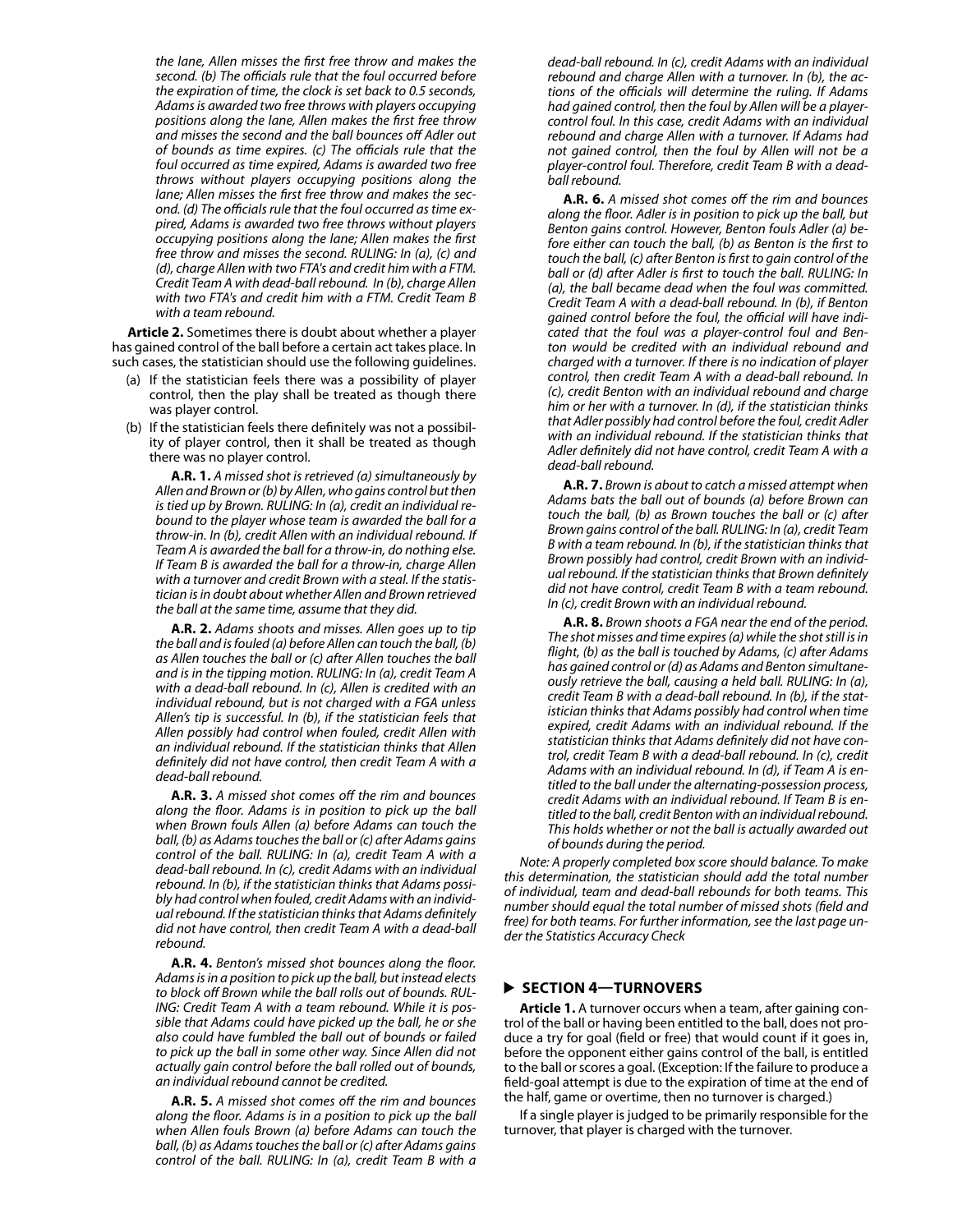If no single player can be judged to be primarily responsible, or if the responsibility rests with anyone not a player, then the team is charged with the turnover.

*Note: The word "player" refers to one of five or fewer members of a team's personnel who is legally on the playing court.*

**Article 2.** The use of the term "entitled to" is to indicate that the team about to attempt to make either a throw-in or a free throw need not actually have the ball before it can be charged with a turnover. A team is entitled to the ball as soon as the ball is dead:

- (a) After a goal (field or free) that is to be followed by either a throw-in or a free throw by that team; or
- (b) For any other reason and the ball is to be awarded to that team for either a throw-in or a free throw.

*Note: If it is not obvious that a team is entitled to the ball when it commits a violation or foul, do not charge that team with a turnover.*

Related rules in the NCAA Men's and Women's Basketball Rules and Interpretations:

- (1) 3-1: Definition of "The Team"
- (2) 3-4: "Substitutions"
- (3) 4-15: Definition of "In Control—Player, Team"
- (4) 4-29: Definition of "Foul"
- (5) 4-30: Definition of "Free Throw"
- (6) 4-37: Definition of "Held Ball"
- (7) 4-49: Definition of "Penalty"
- (8) 4-67: Definition of "Throw-in/Thrower-in"
- (9) 4-69: Definition of "Try for Goal" and "Act of Shooting"
- (10) 4-73: Definition of "Violation"
- (11) 6-1: "Periods—How Started"
- (12) 6-5: "Dead Ball"
- (13) 7-4: "Ball Awarded Out of Bounds"
- (14) 7-6: "Throw-in"
- (15) 8-3: "10-Second Limit"
- (16) 8-4: "Next Play"
- (17) 8-5: "Ball in Play When Free Throw is Missed"
- (18) 8-6: "Ball in Play After False Double Foul"
- (19) 9: "Violations and Penalties"
- (20) 10: "Fouls and Penalties"

**Philosophy.** The purpose of a turnover is to reflect statistically the times in which a team was given the ball and should have gotten some kind of shot but, before it could get any kind of shot, made some type of mistake that turned the ball over to the opponent.

A turnover can only be charged against the offense; that is, the team with the ball. A team becomes the team with the ball when it has control (including during free throws) or is entitled to the ball for either a throw-in or a free throw.

There will be some errors that will not result in the charging of a turnover because they did not involve the turning of the ball over to the opponent. Errors that occur at approximately the same time a team becomes entitled to the ball should not be considered turnovers. The team should have time to realize it has the ball before being charged with turnovers.

Refer to the following Approved Rulings in this manual as they involve turnovers:

| Section 3, Article 2, A.R. 1 |
|------------------------------|
| Section 3, Article 2, A.R. 5 |
| Section 3, Article 2, A.R. 6 |
| Section 6, A.R. 1            |
| Section 6, A.R. 2            |
| Section 6, A.R. 3            |
| Section 6, A.R. 4            |
| Section 6, A.R. 5            |
| Section 6, A.R. 6            |
| Section 6, A.R. 7            |
| Section 6, A.R. 8            |
| Section 6, A.R. 9            |
| Section 6, A.R. 10           |
| Section 6, A.R. 11           |
| Section 6, A.R. 12           |
| Section 7, A.R. 2            |
| Section 7, A.R. 3            |
|                              |

#### Section 3, Article 1, A.R. 5 Section 7, A.R. 4

**A.R. 1.** *Before the opening tip, Team A is charged with an indirect technical foul for failing to supply the scorers with a list of starters. Brown is awarded two free throws. He misses both and Team A gains possession after the subsequent jump ball. RULING: Since there was no team control before the free throws, there is no turnover. Charge Brown with two FTAs and credit Team B and Team A with deadball rebounds.*

**A.R. 2.** *Adams shoots and misses, and the ball is rebounded by Allen. Allen attempts to pass the ball to Adler but makes a bad pass and the ball goes out of bounds. RULING: Since control began when Allen gained the rebound, charge him or her with a turnover.*

**A.R. 3.** *Team A scores a field goal. Before any player from Team B touches the ball, Brown draws a technical foul. RULING: Since Team A will be awarded two free throws for the technical, charge Brown with a turnover.*

**A.R. 4.** *Team A has the ball in bounds. Adams double dribbles and the official indicates the violation. Before any player from Team B is handed the ball, Benton enters the game wearing the same number as Brown. RULING: Since Team A will be awarded two free throws for an indirect technical, charge Team B with a turnover. Also charge Adams with a turnover.*

**A.R. 5.** *Adams shoots and makes a FGA. Adams is fouled by Brown and it is after the ball clearly is in flight. It is (a) obviously before the shot is made, (b) obviously after the shot is made or (c) at approximately the same time as the shot is made. RULING: In all cases, charge Adams with a FGA and credit a FGM. In (a), do not charge Brown with a turnover. Team B never was entitled to the ball. In (b), charge Brown with a turnover. This could be an intentional or flagrant foul since the ball is dead after the FGM. In (c), do not charge Brown with a turnover.*

**A.R. 6.** *Adams is shooting a free throw on a one-shot foul. Allen commits a lane violation and Team B is awarded the ball for a throw-in. RULING: Charge Allen with a turnover. Do not charge Adams with a FTA.*

**A.R. 7.** *Adams is shooting the (a) first free throw or (b) the second free throw of a two-shot foul. Allen commits a lane violation. In (a), Adams still is allowed to shoot the second free throw. In (b), Team B is awarded the ball for a throw-in. RULING: In (a), do not charge Allen with a turnover since his or her team retained control for the second free throw. Do not charge Adams with a FTA. In (b), charge Allen with a turnover. Do not charge Adams with a FTA.*

**A.R. 8.** *Adams is shooting a free throw. At approximately the time the ball goes through the basket, Brown contacts Allen. RULING: The ball becomes dead when the throw is made. The contact shall be ignored if it is after the free throw unless it is flagrant or intentional. If a common foul is called, then the contact was before the free throw was made. If a flagrant or intentional foul is called after the free throw was made, then charge Brown with a turnover.*

**A.R. 9.** *Team A is in control of the ball. Adams and Brown collide, and both are charged with fouls. RULING: Team A will be awarded the ball for a throw-in. There is no turnover.*

**A.R. 10.** *Adams has control of the ball and is tied up by Brown. (a) Team A is awarded the ball for a throw-in or (b) Team B is awarded the ball for a throw-in. RULING: In (a), there is no turnover. In (b), charge Adams with a turnover and credit Brown with a steal.*

**A.R. 11.** *Team A is in control of the ball when Allen is charged with a technical foul, two free throws are shot by Team B, and Team A is awarded the ball for a throw-in. RULING: Since Team B is awarded two free throws for the technical, charge Allen with a turnover.*

**A.R. 12.** *Team A is in control of the ball or is entitled to it when someone other than a uniformed team member on the bench of Team A is charged with a technical foul, two*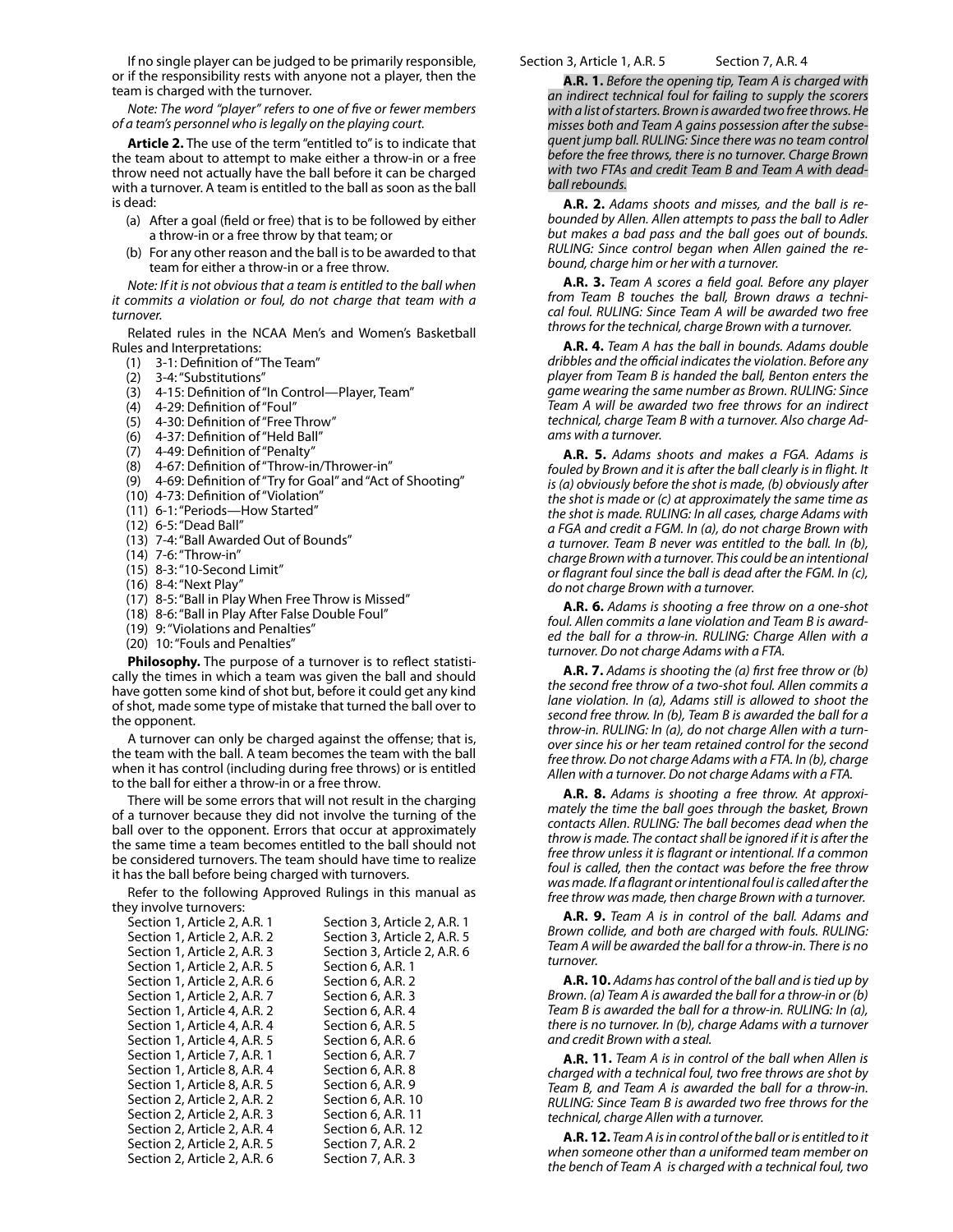*free throws are shot by Team B, and Team A is awarded the ball for a throw-in. RULING: Since Team B is awarded two free throws for the technical, charge Team A with a turnover. Since the person charged is not a "player," charge the turnover to the team, not a player. (On the box score, the turnover should appear on the line used for reporting team rebounds, but in the column for turnovers.)*

**A.R. 13.** *Team A is in control of the ball or is entitled to it when it is discovered that Team A has six uniformed team members on the floor (an indirect technical foul). Two free throws are shot by Team B, and Team A is awarded the ball for a throw-in. RULING: Since Team B is awarded two free throws for the technical, charge Team A with a turnover. The statistician must decide to whom to charge the turnover. If it is decided that there is no specific player responsible, then the turnover is charged to the team, not a player. On the box score, the turnover should appear on the line used for reporting team rebounds, but in the column for turnovers.*

**A.R. 14.** *Adams is in control of the ball and is tied up by Brown. Team A is awarded the ball for a throw-in. Before the throw-in takes place, (a) Allen is charged with a technical foul, two free throws are shot by Team B and Team A is awarded the ball for a throw-in; or (b) Benton is charged with a technical foul, two free throws are shot by Team A and Team A is awarded the ball for a throw-in. RULING: In (a), since Team B is awarded two free throws for the technical, charge Allen with a turnover. Since Team A was awarded the ball do not charge Adams with a turnover in either case. In (b), do not charge Benton with a turnover.*

**A.R. 15.** *Adams is in control of the ball and is tied up by Brown. Team B is awarded the ball for a throw-in. Before the throw-in takes place, (a) Allen is charged with a technical foul, two free throws are shot by Team B and Team B is awarded the ball for a throw-in; or (b) Benton is charged with a technical foul, two free throws are shot by Team A and Team B is awarded the ball for a throw-in. RULING: Since Team B was awarded the ball, charge Adams with a turnover and credit Brown with a steal in both (a) and (b). Additionally, in (b), since Team A is awarded two free throws for the technical, charge Benton with a turnover.*

**A.R. 16.** *Team A (a) fails to get the ball into front court in the allotted 10 seconds (men), (b) fails to get off a shot in the allotted time on the shot clock or (c) fails to release in the allotted five seconds during a throw-in. RULING: In all three cases, there is a turnover. If the statistician thinks there is one player who is primarily responsible, charge that player with the turnover. If the statistician thinks that more than one player was responsible, charge Team A with the turnover.*

**A.R. 17.** *Adams has the ball out of bounds for a throwin and (a) his or her pass to Allen is intercepted by Brown or (b) Adler fouls Benton. RULING: In (a), charge Adams with a turnover and credit Brown with a steal. In (b), charge Adler with a turnover.*

**A.R. 18.** *Adams is in control of the ball when it is batted away by Brown. While it is loose on the floor, Allen commits a foul and the ball is awarded to Team B. RULING: The statistician must decide to whom to charge the turnover. If the reason for the foul by Allen was that he or she was trying to recover the loose ball, then the turnover probably should be charged to Adams for creating the situation. But if the foul was not related to the losing of control by Adams, then charge the turnover to Allen. In either case, do not credit Brown with a steal.*

**A.R. 19.** *Adams is in control of the ball when (a) Adams travels with the ball, (b) Adams double dribbles, (c) Adams throws the ball from front court into back court, (d) Adams dribbles from front court into back court, (e) Adams commits a player-control foul or (f) Allen commits a foul. RULING: In (a), (b), (c), (d) and (e), charge Adams with a turnover. In (f), charge Allen with a turnover.*

**A.R. 20.** *Team A is in control of the ball. Adams passes to Allen and then Adams fouls Brown (a) before the pass is in flight or (b) after the pass is in flight. RULING: In both cases, charge Adams with a turnover.*

**A.R. 21.** *Team A is in control of the ball. Adams passes the ball to Allen but the pass is thrown in such a manner that, in order to catch it, Allen charges into Brown. RULING: Charge Adams with a turnover.*

**A.R. 22.** *Adams has control of the ball and then loses control or makes a bad pass. Allen attempts to save the ball from going out of bounds and (a) is not successful, (b) saves the ball by throwing it back into play and straight to Brown, (c) saves the ball by throwing it back into play and Brown's aggressive action causes Brown to recover the ball or (d) gains control of the ball but as momentum carries Allen out of bounds he or she throws a pass to Adams that is intercepted by Brown's aggressive action. RULING: In (a), (b) and (c), charge Adams with a turnover. In (d), charge Allen with a turnover and Brown with a steal.*

**A.R. 23.** *Adams (a) goes up to shoot with the ball and dunks it or (b) dunks a rebound that still is on the rim. RUL-ING: In (a), charge Adams with a FGA and credit with a FGM. In (b), charge Adams with a turnover, but not with a FGA.*

**A.R. 24.** *(This also appears in Section 7, A.R. 2.) Adams is in the act of shooting. Brown knocks away the ball (a) after the ball clearly is in flight, (b) just as the ball is leaving Adams' hand, (c) as Adams' shooting hand is moving toward the basket in the shooting position, (d) before Adams' shooting hand is moving toward the basket and Team A gains control, or (e) before Adams' shooting hand is moving toward the basket and Team B gains control. RULING: In (a), (b) and (c), charge Adams with a FGA, credit Brown with a blocked shot and give an individual rebound to whomever recovered the ball. In (d), nothing is charged. In (e), charge Adams with a turnover and credit Brown with a steal.*

**A.R. 25.** *Adams is holding the ball out of bounds and is attempting to make a throw-in. Brown fouls Allen for the third foul of the period against Team B. Team A is awarded the ball out of bounds. Adams again is attempting to make a throw-in, but Adler fouls Benton for the (a) second, or (b) ninth foul of the period against Team A, resulting in a false double foul. Since there is team control by Team A, Team B is awarded the ball out of bounds for a throw-in. RULING: In (a) and (b), charge Adler with a turnover.*

**A.R. 26.** *Adams is holding the ball out of bounds and is attempting to make a throw-in. Brown fouls Allen for the eighth foul of the period against Team B. Allen makes the free throw and the bonus throw. Brown takes the ball out of bounds for the throw-in. While Brown is attempting to make the throw-in, (a) Adler fouls Benton or (b) Adler crosses over the end line and fouls Brown, either of which is the second foul of the period against Team A. A false double foul is the result. In (a), Team B is awarded the ball for a throw-in. In (b), the foul is intentional and Brown is awarded two free throws and misses both. RULING: In both cases, do not charge anyone with a turnover. In (b), credit Team B with two dead-ball rebounds.*

**A.R. 27.** *Adams is holding the ball out of bounds and is attempting to make a throw-in. Brown fouls Allen for the eighth foul of the period against Team B. Allen makes the free throw and the bonus throw. Brown takes the ball out of bounds for the throw-in. While Brown is attempting to make the throw-in, Adler fouls Benton for the ninth foul of the period against Team A, resulting in a false double foul. Benton makes the free throw and the bonus. Team A is awarded the ball for a throw-in. RULING: Do not charge anyone with a turnover.*

**A.R. 28.** *Adams is holding the ball out of bounds and is attempting to make a throw-in. Allen fouls Brown for the (a) third, or (b) eighth foul of the period against Team A. Since there is team control by Team A, Team B is awarded*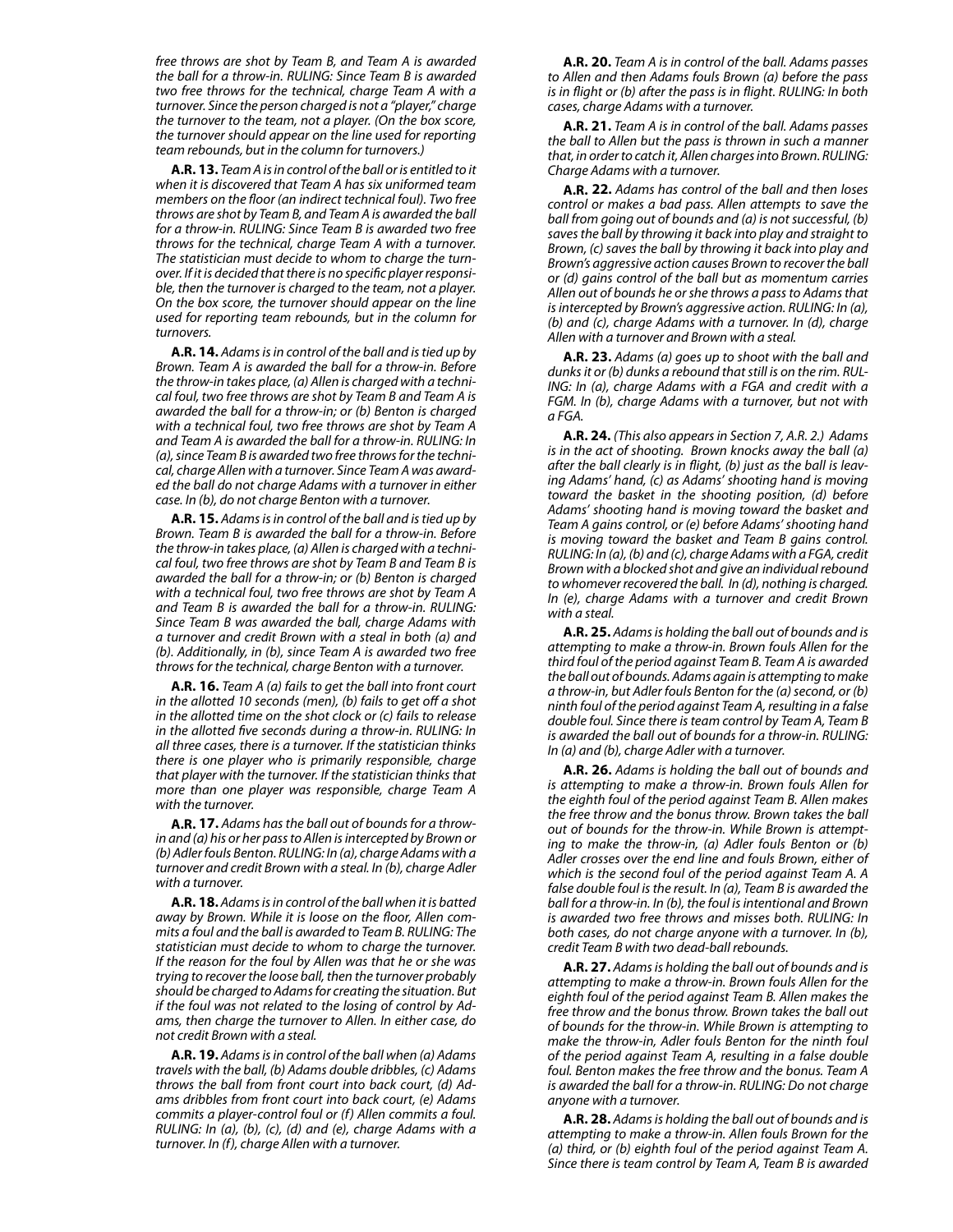*the ball out of bounds. Brown takes the ball out of bounds for the throw-in. While Brown is attempting to make a throw-in, Benton fouls Adler for the (c) second, or (d) ninth foul of the period against Team B, resulting in a false double foul. Since there is team control by Team B, Team A is awarded the ball out of bounds for a throw-in. RULING: In (a) and (b), charge Allen with a turnover. In (c) and (d), charge Benton with a turnover.*

**A.R. 29.** *Adams is holding the ball out of bounds and is attempting to make a throw-in. However, the inbounds pass (a) lodges on the rim, (b) comes to rest on the flange of the basket, or (c) goes through the basket. RULING: In all cases, this is a violation and Team B will be awarded the ball. Charge Adams with a turnover, but no field-goal attempt. In (c), the basket does not count, so no field goal made or attempted should be charged.*

**A.R. 30.** *Adams is holding the ball out of bounds and is attempting to make a throw-in. Adams throws the ball in and before the pass is controlled by an inbounds player, Allen and Benton collide and both are charged with personal fouls. This is a double foul and Team A was in control, so Team A is awarded the ball for a throw-in. RULING: There is no turnover.*

### **SECTION 5—ASSISTS**

A player is credited with an assist when the player makes, in the judgment of the statistician, the principal pass contributing directly to a field goal (or an awarded score of two or three points). Only one assist is to be credited on any field goal and only when the pass was a major part of the play. The same player cannot be credited with an assist and a field goal made on the same possession.

Such a pass should be either (a) a pass that finds a player free after he or she has maneuvered without the ball for a positional advantage, or (b) a pass that gives the receiving player a positional advantage he or she otherwise would not have had.

**Philosophy.** An assist should be more than a routine pass that just happens to be followed by a field goal. It should be a conscious effort to find the open player or to help a player work free. There should not be a limit on the number of dribbles by the receiver. It is not even necessary that the assist be given on the last pass. There is no restraint on the distance or type of shot made, for these are not the crucial factors in determining whether an assist should be credited.

> **A.R. 1.** *Adams passes to Allen who is breaking for the basket and Allen shoots and scores. (a) Allen was free when he or she got the pass, (b) Allen was well guarded and had to make a move to get free, or (c) Allen was guarded but had no problem getting the shot off. RULING: In (a), credit Adams with an assist. In (b), do not credit Adams with an assist. In (c), it will be a matter for the statistician to decide the relative importance of the pass. If the statistician thinks that the pass gave the shooter enough advantage to shoot, then an assist should be credited to Adams.*

> **A.R. 2.** *Adams passes to Allen, who (a) in the same motion with which Allen receives the pass shoots a hook shot and scores or (b) turns around and falls away as he or she shoots and scores. RULING: In (a), credit Adams with an assist. In (b), since it appears that Allen had to make quite a move to work free, do not credit Adams with an assist.*

> **A.R. 3.** *Adams lobs the ball to Allen, who catches it and shoots while still in the air and scores. RULING: Credit Adams with an assist.*

> **A.R. 4.** *(a) Adams throws a long inbounds pass or (b) takes a rebound off the defensive board and throws a long outlet pass to Allen, who shoots and scores. RULING: In both instances, unless Allen had to make a move to get free after catching the pass, credit Adams with an assist.*

> **A.R. 5.** *Adams passes to Allen, who is about 20 feet from the basket. Allen immediately shoots and scores. RULING: This probably is the toughest decision involving*

*assists. If Adams found Allen unguarded, Adams probably should get the assist. If the ball merely was being passed around in hopes of finding a way to penetrate the defense and Allen merely decided to shoot, then no assist should be credited.*

**A.R. 6.** *On an inbounds play under the basket, Adams passes to Allen who is in the area of the free-throw circle behind a double screen. Allen shoots and scores. RULING: Credit Adams with an assist.*

**A.R. 7.** *Adams dribbles into the lane and draws the defense to him or her. Adams then hits Allen with the pass. Allen is open, shoots and scores. RULING: Credit Adams with an assist.*

**A.R. 8.** *Adams dribbles to the free-throw line, turns away from the basket and flips the ball to Allen while at the same time setting a screen for Allen. Allen now is open, shoots and scores. RULING: Credit Adams with an assist.*

**A.R. 9.** *Adams passes to Allen in a situation that normally would warrant an assist but does not produce a field goal because (a) there is defensive goaltending or defensive basket interference, (b) Allen is fouled in the act of shooting, or (c) Allen travels, fumbles the pass out of bounds or has the shot blocked. RULING: In (a), there will be an awarded score, so credit Adams with an assist. In (b) and (c), no assist will be awarded.*

**A.R. 10.** *After taking a rebound off the defensive board, Adams passes quickly to Allen at the division (i.e., midcourt) line. (a) Allen is open but passes to Adler, who scores an uncontested layup; (b) Allen is open but passes back to Adams, who had broken to the basket immediately after the first pass and receives Allen's pass to score the uncontested layup; (c) Allen is covered and passes to Adler, who scores an uncontested layup; or (d) Allen is covered, passes to Adler, who returns the ball to Allen, who then scores having lost his or her defensive man after the pass to Adler. RULING: In (a), credit Adams with an assist. In (b) and (c), credit Allen with an assist. In (d), credit Adler with an assist.*

**A.R. 11.** *Adams goes up to either shoot or pass. The ball goes straight up, is caught by Allen, who is open and scores. RULING: No assist is credited.*

**A.R. 12.** *Adams passes to Allen. The ball is deflected and is caught by Adler who is open for a layup. RULING: No assist is credited.*

**A.R. 13.** *In a jump-ball situation, Adams controls the tip to Allen, who is open for a layup. RULING: If it is evident that Adams had sufficient control and intended to tip the ball to Allen, then credit Adams with an assist.*

**A.R. 14.** *Adams passes the length of the court to Allen who is open far behind the defense. Allen shoots a layup, misses, but immediately rebounds and makes a follow shot before any of the defensive players get close. RULING: Credit Adams with an assist.*

**A.R.15.** *Adams throws a pass to himself or herself off the backboard, and then shoots and makes the basket. RULING: Credit Adams with a FGA and FGM, but no assist or rebound.*

*Note: While a fair amount of latitude exists in deciding whether to award an assist, an attempt has been made to achieve some level of consistency. It is impossible to specify how many assists should be given during a game. However, from game analysis, about 50-60 percent of a team's field goals involve the crediting of an assist. This is only an average figure; individual games and individual teams may vary considerably and may not fall within this range. The style of play of the teams involved will have a bearing on the number of assists credited. If a play-by-play is available, check it to determine what types of shots were made. Chances are, these factors will help you decide whether you are correctly awarding assists.*

*It is strongly recommended that the same member of the crew of statisticians be responsible for keeping assists for both teams and that this person's duties other than keeping assists not be so*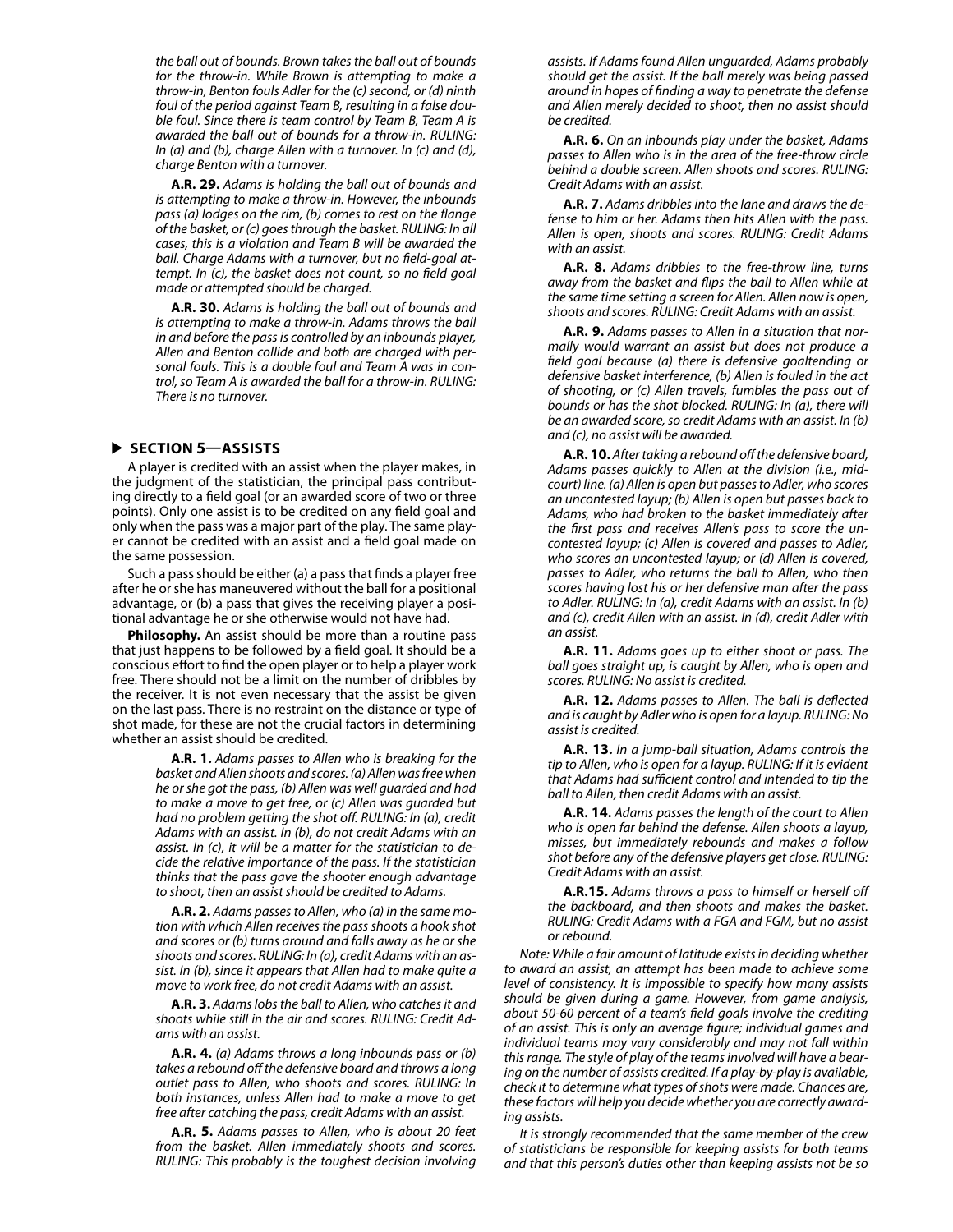*great as to hamper the keeping of assists. By having the same person keep assists for both teams, the differences of opinion that exist in borderline cases will not affect the balance between the two teams.*

### **SECTION 6—STEALS**

A steal is credited to a player when the player's positive, aggressive action(s), which includes contact with the ball, causes a turnover by an opponent. This may be accomplished by:

- (a) Taking the ball away from an opponent in control of the ball.
- (b) Getting a hand on the ball in control of an opponent and causing a held ball to be called, and having his or her team be awarded the ball for a throw-in.
- (c) Batting a ball in control of an opponent to a teammate.
- (d) Batting a ball in control of an opponent away from and off the opponent and out of bounds.
- (e) Intercepting an opponent's pass.
- (f) Deflecting an opponent's pass to a teammate.
- (g) Deflecting an opponent's pass away from and off an opponent and out of bounds.

Related rules in the NCAA Men's and Women's Basketball Rules and Interpretations:

- (1) 4-15: Definition of "Control—Player, Team"
- (2) 4-37: Definition of "Held Ball"
- (3) 4-48: Definition of "Pass"
- (4) 7-1: "Out of Bounds—Player, Ball"

**Philosophy.** To earn a steal, the defensive player should be the initiator of the action causing the turnover, not just the benefactor. The steal should be a take-away, not just a recovery and not just a forced error.

Refer to the following Approved Rulings in this manual as they involve steals:

| Section 1, Article 2, A.R. 8  | Section 4, Article 2, A.R. 18 |
|-------------------------------|-------------------------------|
| Section 1, Article 8, A.R. 4  | Section 4, Article 2, A.R. 22 |
| Section 3, Article 2, A.R. 1  | Section 4, Article 2, A.R. 24 |
| Section 4, Article 2, A.R. 10 | Section 4, Article 2, A.R. 30 |
| Section 4, Article 2, A.R. 12 | Section 7, A.R. 2             |
| Section 4, Article 2, A.R. 17 | Section 7, A.R. 3             |

**A.R. 1.** *Allen is holding or dribbling the ball when Brown takes the ball away. RULING: Charge Allen with a turnover and credit Brown with a steal.*

**A.R. 2.** *Allen is dribbling the ball when Brown bats it away to Benton. RULING: Charge Allen with a turnover and credit Brown with a steal.*

**A.R. 3.** *Allen is dribbling the ball when Brown bats the ball away off Allen, sending the ball out of bounds. RUL-ING: Charge Allen with a turnover and credit Brown with a steal.*

**A.R. 4.** *Allen passes the ball to Adams. (a) Brown cuts in front of Adams and intercepts the pass, (b) the pass is overthrown and goes right to Brown, (c) Brown is running beside Adams step-for-step and the ball goes right to Brown, (d) the pass is juggled slightly by Adams and Brown reaches in and takes the ball away from Adams, or (e) the pass is too high for Adams and he or she barely touches it as it goes over Adams' head to Brown. RULING: In (a), (b), (c) and (e), charge Allen with a turnover. In (d), charge Adams with a turnover. In (a), (c) and (d), credit Brown with a steal.*

**A.R. 5.** *Allen passes the ball to Adams. (a) Brown deflects the pass and it is easily picked up by Benton, (b) Brown tips the pass and Benton cuts in front of Adams to intercept or (c) Brown deflects the pass and Benton gains control of the ball after a scramble with Adams. RULING: In all cases, charge Allen with a turnover. In (a), credit Brown with a steal. In (b), credit Benton with a steal. In (c), the statistician will have to decide who played the most important part in the steal. If the deflection was not great*  *and Benton had to struggle, then Benton should receive credit. If the deflection was significant, then credit Brown. If there is doubt, credit the steal to the player who made the initial deflection, in this case Brown.*

**A.R. 6.** *Allen passes the ball to Adams. (a) Brown knocks the ball back at Allen so that it rebounds off Allen out of bounds or (b) Brown knocks the ball down so that it rebounds off Adler out of bounds. RULING: In both cases, charge Allen with a turnover and credit Brown with a steal.*

**A.R. 7.** *Allen is dribbling when he or she mishandles the ball and it bounces toward Brown, who recovers it. RUL-ING: Charge Allen with a turnover, but do not credit Brown with a steal, as Brown did not initiate the action.*

**A.R. 8.** *Allen is dribbling the ball and bobbles it. Brown reaches in and takes the ball away. RULING: The dribble ends when the dribbler is unable to immediately catch or continue to dribble the ball. The statistician must decide whether the bobble caused Allen to be unable to control the ball. If the decision is that there was no control when Brown got the ball then there is no steal. If the decision is that there still was control, then credit Brown with a steal. In both cases, charge Allen with a turnover.*

**A.R. 9.** *Allen drives for the basket, is cut off by Brown and charges into Brown, drawing a foul. RULING: Charge Allen with a turnover, but do not credit Brown with a steal.*

**A.R. 10.** *Allen passes the ball for Adams. Brown steps in front of Adams and Brown (a) has the ball for a split second before stepping out of bounds, (b) has the ball under control but steps out of bounds as he or she starts up the court, (c) catches the ball just as he or she is going out of bounds and throws the ball backward to be caught by Benton, (d) catches the ball just as he or she is going out of bounds and throws the ball backward to be caught by Adler, or (e) has the ball under control and tries to pass the ball to Benton but it is caught by Adler. RULING: In (a) and (d), neither charge nor credit anything. In (b), charge both Allen and Brown with turnovers and credit Brown with a steal. In (c), charge Allen with a turnover and credit Brown with a steal. In (e), charge Allen and Brown with turnovers and credit Brown and Adler with steals.*

**A.R. 11.** *Brown applies vigorous defense and Allen (a) travels, (b) double dribbles, (c) fails to make a throwin within five seconds or (d) fails to advance the ball into front court within 10 seconds. RULING: In all cases, charge Allen with a turnover but do not credit Brown with a steal.*

**A.R. 12.** *Allen has the ball and is being guarded by Brown. A held ball or a closely guarded violation is called and Team B is awarded the ball for a throw-in. (a) The held ball was called because Brown got a hand on the ball as described in Rule 4-37 of the NCAA Men's and Women's Basketball Rules or (b) the closely guarded violation was called after a five-second count as described in Rule 9-14 of the rules book. RULING: In both cases, charge Allen with a turnover. In (a), credit Brown with a steal. In (b), there is no steal credited.*

### **SECTION 7—BLOCKED SHOTS**

A blocked shot is credited to a player any time the player appreciably alters the flight of a FGA and the shot is not made and goaltending is not called, or while in the obvious act of shooting the ball is stuffed or knocked loose before it is in flight and no foul is called. In addition to being in the obvious act of shooting, the shooting hand must be moving toward the basket in the shooting position or the shooter must be airborne and moving toward the basket with the intention of a dunk or lay-up and the ball must be in position for the shot. If there is doubt about whether the player was in the act of shooting, the interpretation shall be that he or she was not.

**Philosophy.** A blocked shot should be credited only when the shot clearly is in flight or the player is in the obvious act of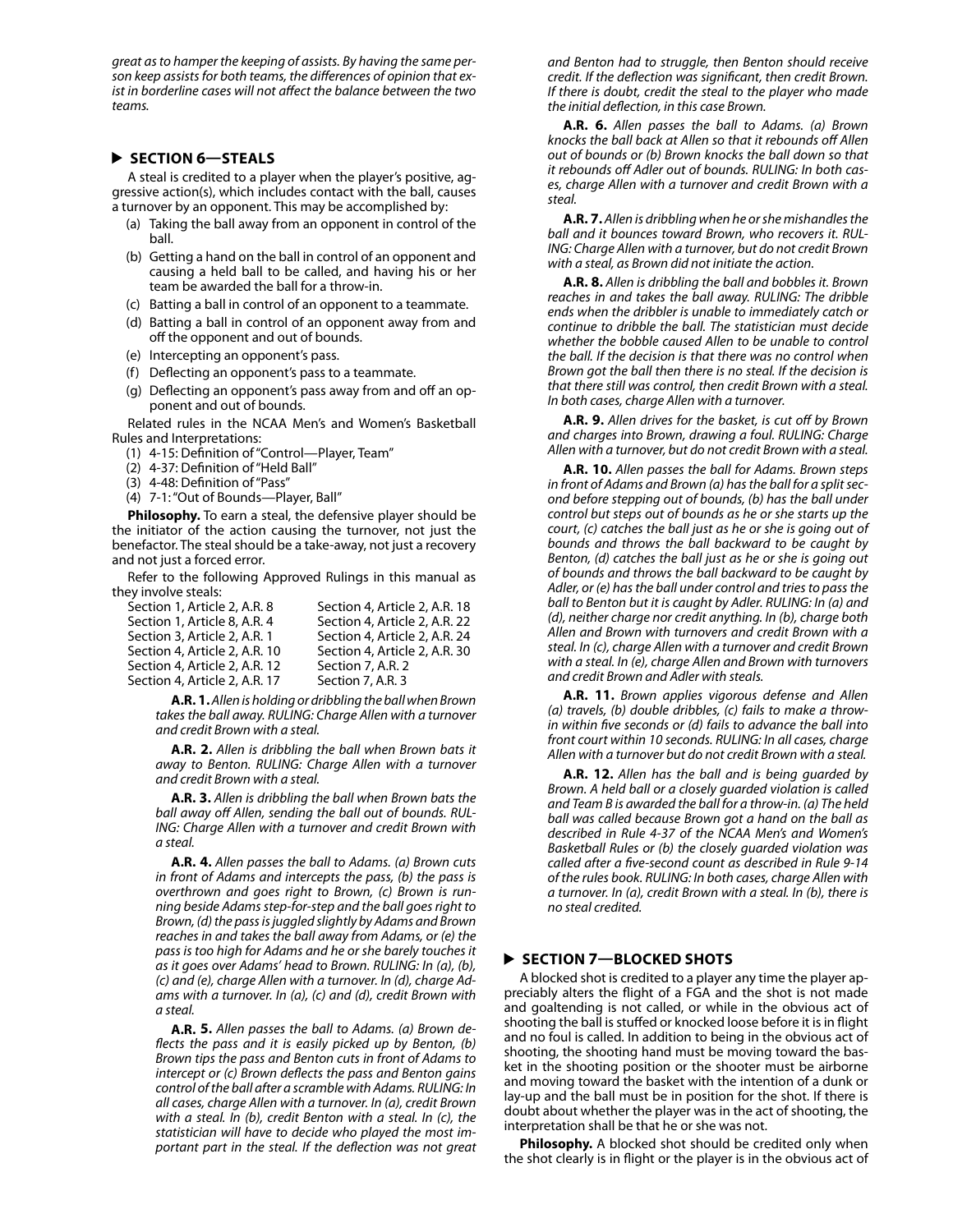shooting. In cases where the ball is knocked loose before the player is in the act of shooting, the statistic in question should be a steal.

Refer to the following Approved Rulings in the manual, which involve blocked shots:

Section 1, Article 2, A.R. 6 Section 3, Article 1, A.R. 8 Section 3, Article 1, A.R. 7

**A.R. 1.** *(This also appears in Section 1, Article 8, A.R. 1.) Allen shoots and the shot is touched by Brown in an attempt to block the shot. The ball continues into the basket. RULING: Since the ball continued into the basket, Brown's touching it did not alter its flight appreciably. Ignore the touching, charge Allen with a FGA and credit with a FGM, but do not credit Brown with a blocked shot.*

**A.R. 2.** *(This also appears in Section 4, Article 2, A.R. 24) Adams is in the act of shooting. Brown knocks away the ball (a) after the ball clearly is in flight, (b) just as the ball is leaving Adams' hand, (c) as Adams' shooting hand is moving toward the basket in the shooting position, (d) before Adams' shooting hand is moving toward the basket and Team A gains control, or (e) before Adams' shooting hand is moving toward the basket and Team B gains control. Ruling: in (a), (b) and (c), charge Adams with a FGA and credit Brown with a blocked shot and give an individual rebound to whomever recovered the ball. In (d), nothing is charged. In (e), charge Adams with a turnover and credit Brown with a steal.*

**A.R. 3.** *Adams is in the act of shooting. (a) As Adams brings the ball forward, Brown ties Adams up and a held ball is called. Team A is awarded the ball for a throw-in. (b) As Adams brings the ball forward, Brown ties Adams up and a held ball is called. Team B is awarded the ball for a throw-in. (c) After the ball is in flight, Brown blocks the ball and grabs it, then Adams ties Brown up and a held ball is called. Team A is awarded the ball for a throw-in. (d) After the ball is in flight, Brown blocks the ball and grabs it, then Adams ties Brown up and a held ball is called. Team B is awarded the ball for a throw-in. (e) After the ball is in flight, Brown blocks the ball back to Adams, then Brown ties Adams up and a held ball is called. Team A is awarded the ball for a throw-in. (f) After the ball is in flight, Brown blocks the ball back to Adams, then Brown ties Adams and a held ball is called. Team B is awarded the ball for a throw-in. (g) After the ball is in flight, Brown blocks the ball and both Adams and Brown grab it simultaneously. Team A is awarded the ball for a throw-in. (h) After the ball is in flight, Brown blocks the ball and both Adams and Brown grab it simultaneously. Team B is awarded the ball for a throw-in. RUL-ING: In (a) and (g), charge Adams with a FGA and credit him or her with an individual rebound. Credit Brown with a blocked shot. In (b) and (h), charge Adams with a FGA and credit Brown with a blocked shot and an individual rebound. There is no turnover. In (c), charge Adams with a FGA, credit Brown with a blocked shot and an individual rebound and charge him or her with a turnover. Credit Adams with a steal. In (d), charge Adams with a FGA, credit Brown with a blocked shot and an individual rebound. In (e), charge Adams with a FGA, credit Brown with a blocked shot, and credit Adams with an individual rebound. In (f), charge Adams with a FGA, credit Brown with a blocked shot, credit Adams with an individual rebound and charge him or her with a turnover. Credit Brown with a steal.* 

**A.R. 4.** *Adams has the ball in the free-throw lane and jumps toward the basket in a clear attempt for a dunk or layup. As Adams' body momentum carries him or her toward the basket, (a) the ball is cocked behind his or her head with both hands and Brown knocks the ball away, (b) Adams holds the ball high in the air and Brown knocks the ball away, (c) Adams is in a shooting position and Brown places his or her hand on the ball to prevent Adams from releasing the shot and a held ball is called. Team A is awarded the ball for a throw-in, (d) Adams is in a shooting position and Brown places his or her hand on the ball to prevent Adams from releasing the shot and a held ball is*  *called. Team B is awarded the ball for a throw-in, (e) Adams is in a shooting position and Brown never touches the ball but his or her position prevents Adams releasing the shot. A traveling violation is called and the ball is awarded to Team B. RULING: In (a) and (b), charge Adams with a FGA, credit Brown with a blocked shot and give an individual rebound to whomever recovered the ball. In (c), charge Adams with a FGA and credit him or her with an individual rebound and credit Brown with a blocked shot. In (d), charge Adams with a FGA and credit Brown with a blocked shot and an individual rebound. In (e), only charge Adams with a turnover.*

**A.R. 5.** *(This also appears in Section 1, Article 4, A.R. 1.) Adams shoots and is fouled by Brown. (a) The foul occurs before the ball clearly is in flight and the shot is made; (b) the foul occurs before the ball clearly is in flight and the shot is missed; (c) the foul occurs before the ball clearly is in flight and the shot is blocked by Benton; (d) the foul occurs after the ball clearly is in flight and the shot is made; (e) the foul occurs after the ball clearly is in flight and the shot is missed; or (f) the foul occurs after the ball clearly is in flight and the shot is blocked by Benton. RULING: In (a) and (d), charge Adams with a FGA and credit with a FGM. In (b) and (c), do not charge Adams with a FGA. Without a FGA, there can be no blocked shot credited in (c). In (e) and (f), charge Adams with a FGA and credit Team A with a dead-ball rebound. Also, in (f), credit Benton with a blocked shot.*

### **SECTION 8—GAME PLAYED**

For statistical purposes, a game played is credited to an individual anytime he or she becomes a "player," whether or not the player touches the ball. However, an individual is not charged with a game played if all three of the following statements are true, while he or she is a player:

- (a) The clock does not start (with allowances for accidental starts or failures to start);
- (b) The player is not charged with a FGA, FTA, or turnover, or credited with an assist, steal or blocked shot; and
- (c) The player is not charged with a violation or foul, either personal or technical.

Related rules in the NCAA Men's and Women's Basketball Rules and Interpretations:

#### 3-4: "Substitutions"

**Philosophy.** An individual should not be penalized in national per-game rankings for participation in a game that involved no elapsed time and no statistics.

> **A.R. 1.** *The game is stopped for a two-shot free-throw attempt. Adams enters the game. (a) Adams is not the shooter and both free throws are made. Adams leaves the game before the ensuing throw-in or (b) Adams is the shooter and makes both free throws. Adams leaves the game before the ensuing throw-in. RULING: In (a), do not charge Adams with a game played. In (b), credit Adams with two FGMs, two FGAs, two points, a game played and enter "0" under minutes played.*

> **A.R. 2.** *Before a single free throw is attempted, Adams enters the game. The free throw is missed, but there is a free-throw violation. The clock never starts and Adams leaves the game. The violation is against (a) Adams or (b) another player. RULING: In (a), charge Adams with a game played since he or she had a violation (and a turnover). Enter "0" under minutes played. In (b), do not charge Adams with a game played.*

> **A.R. 3.** *Before the first of two free throws is attempted, Adams enters the game. During the first throw, Adams is charged with a violation or a personal foul. Adams then leaves the game. RULING: Since Adams is charged with either a violation or a foul, charge Adams with a game played and enter "0" under minutes played.*

> **A.R. 4.** *Before a single free throw is attempted, Adams enters the game. The free throw is missed, and (a) the ball*